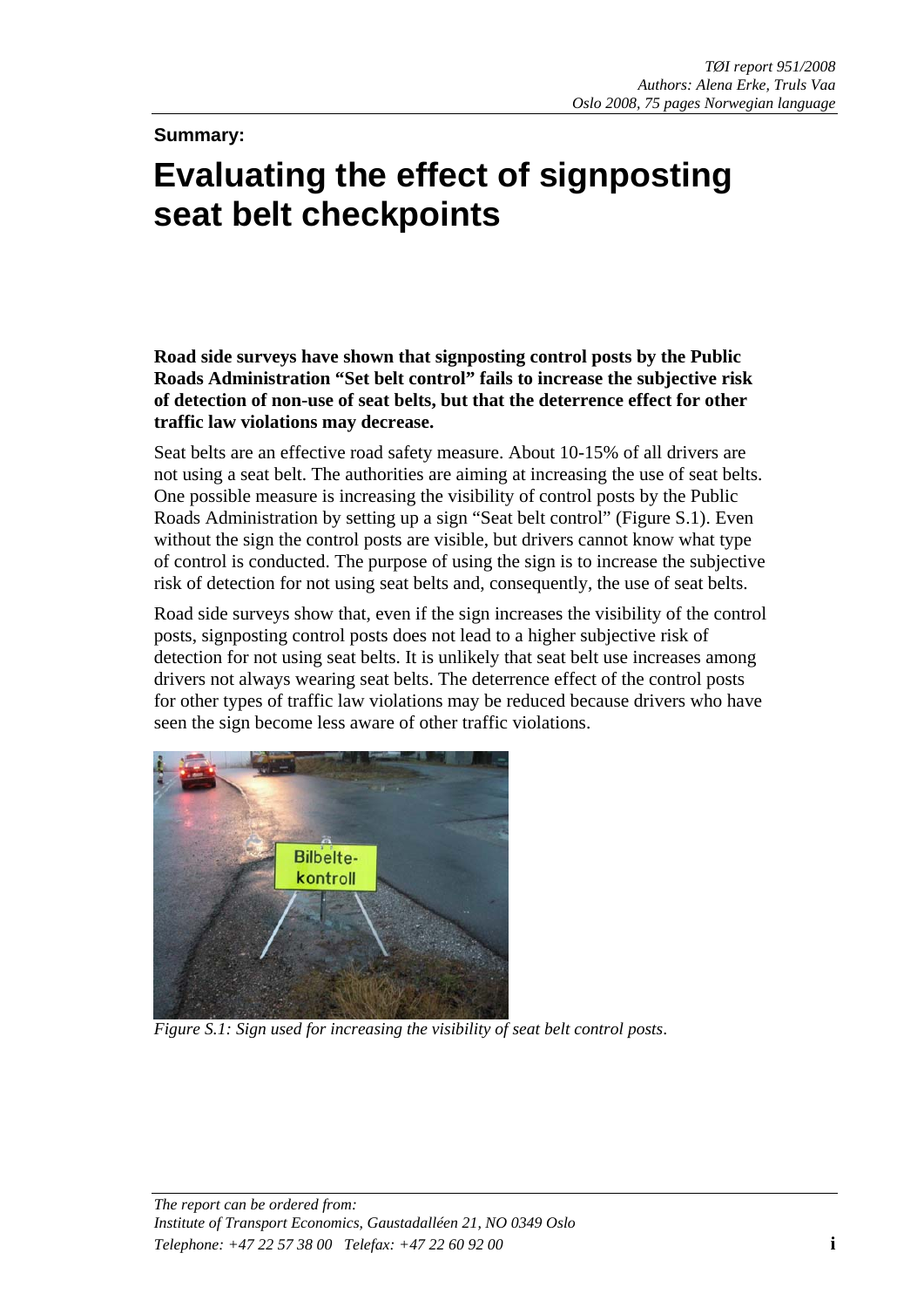#### **Roadside interviews**

Roadside interviews were conducted in 12 sessions on 6 different sites in the Oslo and Akershus counties. 10 of these sessions were conducted on sites within short distance of a control post, were seat belt control was conducted at the same time. In 6 of these sessions, the control post was signposted, the other 4 times the control posts were not signposted. 2 sessions of road side interviews were conducted when no control was being conducted at the same time. In all, 1112 drivers were interviewed.

#### **Several factors are assumed to affect seat belt use**

The present study is based on the following assumptions:

- Signposting control posts increases the visibility of the control posts, and more drivers will know what type of control is being conducted.
- Knowledge about the type of control that is being conducted increases the subjective risk of detection for non-use of seat belts.
- Increased subjective risk of detection for non-use of seat belts will lead to increased use of seat belts.

Based on the data that has been collected, only conclusions about the reported intentions of drivers can be drawn. Investigating effects on actual seat belt use would require studies over longer time periods. conclusions from the present study about actual seat belt use must be based on assumptions about the relationship between self-reported intended seat belt use and actual seat belt use. The relationships between seat belt controls and drivers perceptions and intentions that have been investigated are summarized in Figure S.2.



*Figure S.1: Hypotheses in the evaluation of signposting seat belt controls*.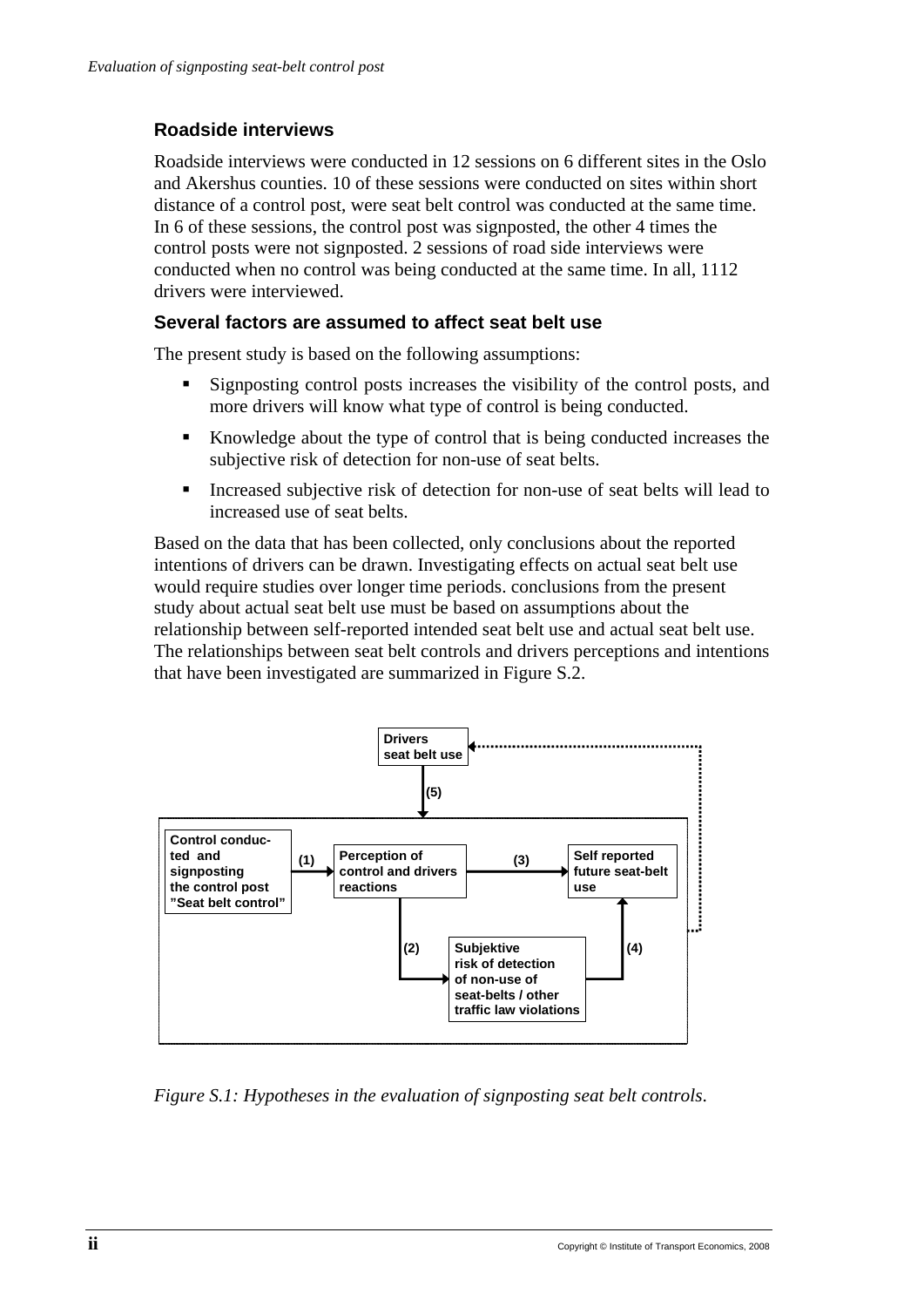Based on the results from the road side intervews, the following variables are included in the analyses:

- **Drivers perceptions and reactions** refers to questions about whether the drivers have seen a control post, if they have seen a sign "Seat belt control", what type of control the drivers thought it was, and what they thought and did as they saw the control post.
- **Subjective risk of detection** refers to questions about expectations about traffic control and seat belt control in the near future.
- **Self-reported seat belt use** refers to questions about how often the drivers use the seat belt, and how much they will use the seat belt in the future, drivers were also asked about reasons for wearing and not-wearing the seat belt.

In order to investigate the effects of the sign, drivers were divided into different user groups (always, sometimes, and never using the seat belt), and into groupd of drivers who had and who had not worn the seat belt before passing the control or interview post.

# **Most drivers notice the sign (1)**

The sign "Seat belt control" has the intended effect on how drivers perceive the control posts. When the sign is used, most drivers noticed the control posts than when the sign was not used. The control posts are perceived as seat belt control by most drivers only with, but not without the sign. When the sign is not used, most drivers do not know what type of control is being conducted, and almost none think of seat belt control.

#### **The subjective risk of detection does not increase when the sign is used (2)**

The sign does not seem to have any effect on the subjective risk of detection, which had been measured as the drivers expectations about future traffic and seat belt controls. The results are however not very consistent and it is uncertain to what degree drivers have any expectations concerning seat belt control at all. Drivers who have seen a control post with sign do not have higher subjective risk of detection than drivers who have seen a control post without sign, and they will not to a larger degree think about seat belt control than other drivers.

The subjective risk of detection in general is somewhat higher among drivers having seen a signposted control post. This effect is larger among drivers who did not wear the seat belt before they passed the control post. A possible explanation is a larger proportion of drivers who commit other violations among drivers not always using seat belts than among drivers always using seat belts.

The only variable that has been found to be related to the subjective risk of detection for non-use of seat belts is the degree to which drivers thought about what they might have done wrong as they passed the control post. Among drivers who are not always using the seat belt and who thought about what they might have done wrong, is larger than among drivers who did not have any such thoughts.